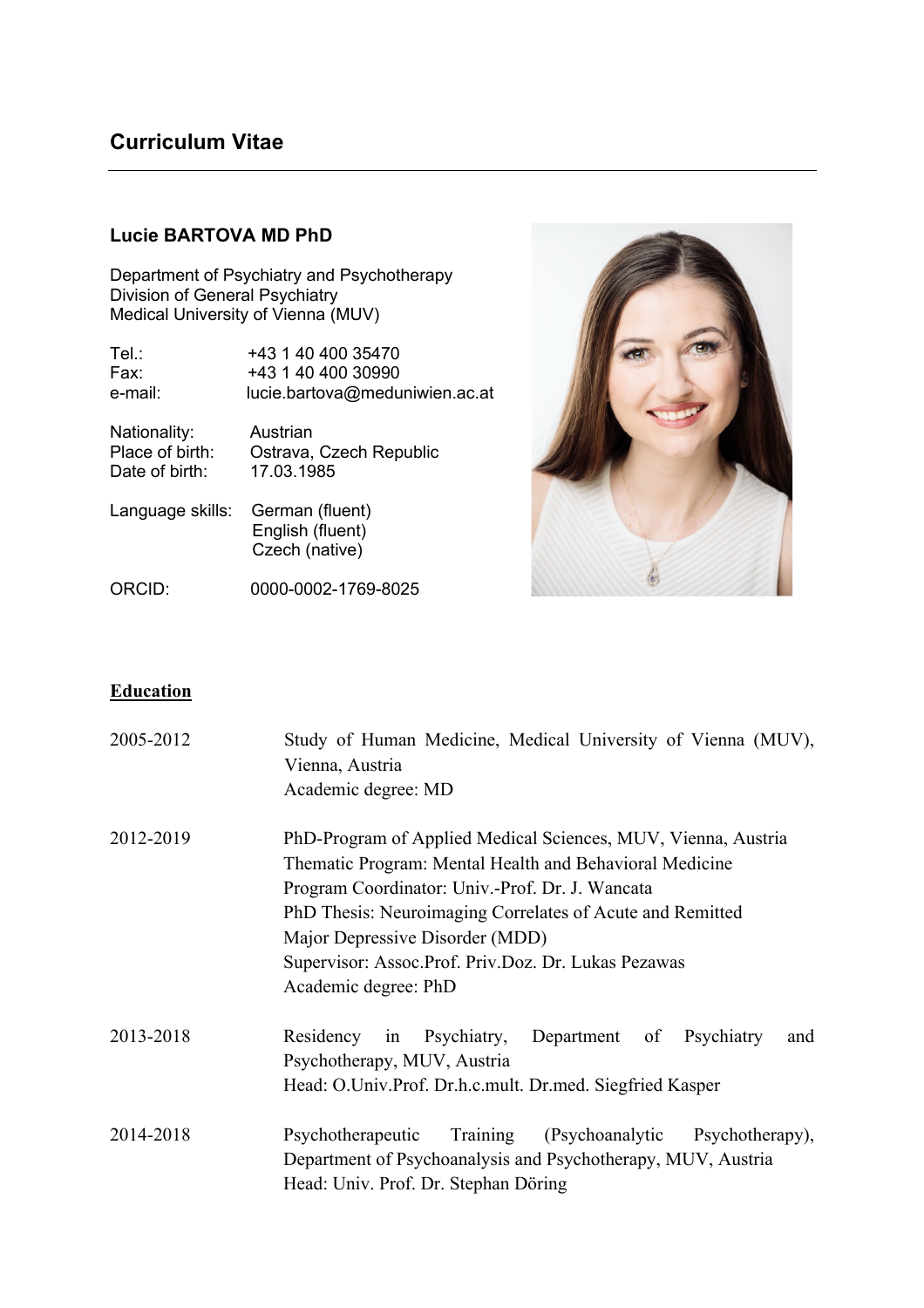| $10/2015 - 03/2016$ | Residency in Neurology, Department of Neurology, MUV, Austria<br>Head: Univ.-Prof. Dr. Eduard Auff                                                                                                 |
|---------------------|----------------------------------------------------------------------------------------------------------------------------------------------------------------------------------------------------|
| $04/2018 - 09/2018$ | Residency in Internal Medicine, outpatient teaching practice headed by<br>Univ.-Prof. Dr. Severin Schwarzacher with related inpatient treatment<br>at Privatklinik Confraternität, Vienna, Austria |
| Since 01/2019       | License as Consultant Psychiatrist, Austrian Medical Association                                                                                                                                   |
| Since 04/2019       | Senior Consultant for Psychiatry and Psychotherapy, Department of<br>Psychiatry and Psychotherapy, MUV, Austria                                                                                    |

#### **Scientific Work Experience**

Since 2009 Research Fellow, Department of Psychiatry and Psychotherapy, MUV, Vienna, Austria

> Since 2009: Clinical Neuroimaging Group, Head: Assoc.Prof. Priv.Doz. Dr. Lukas Pezawas (ORCID: 0000-0002-1329-6352)

> (Research Projects: **1.** Multimodal Imaging of Human Brain Monoamine Transporters, **2.** Neural, Genetic, and Peripheral Correlates of SSRI Pharmaco-Response, **3.** Neural Correlates of SSRI Drug Response: Impact of Stress System Genes)

> Since 2012: Psychosis Imaging Group, Head: Ao. Univ. Prof. Dr. Matthaeus Willeit (ORCID: 0000-0001-8418-6188)

> (Research Projects: **1.** Measuring in-vivo brain dopamine release in first episode schizophrenia using the novel D2/3 receptor radioligand [11C]- (+)-PHNO, **2.** Dopamine and cognition in schizophrenia, **3.** Influence of sex on dopamine transmissions in schizophrenia Patients and Healthy Subjects, **4.** Imaging the functional and molecular impact of polyunsaturated fatty acids on dopamine-dependent cognitive functions: a combined [11C]-(+)-PHNO PET/MRI study at different stages of cognitive impairment, **5.** "Wanting" and "liking": the neurochemical and neurocognitive basis of primary and social rewards in humans, **6.** Cortical structure and dopamine release in schizophrenia - a PET/MRI study, **7.** Ketamine for negative & depressive symptoms of schizophrenia)

> Since 2013: Clinical Psychopharmacology, Head: O.Univ.Prof. Dr.h.c.mult. Dr.med. Siegfried Kasper (ORCID: 0000-0001-8278- 191X)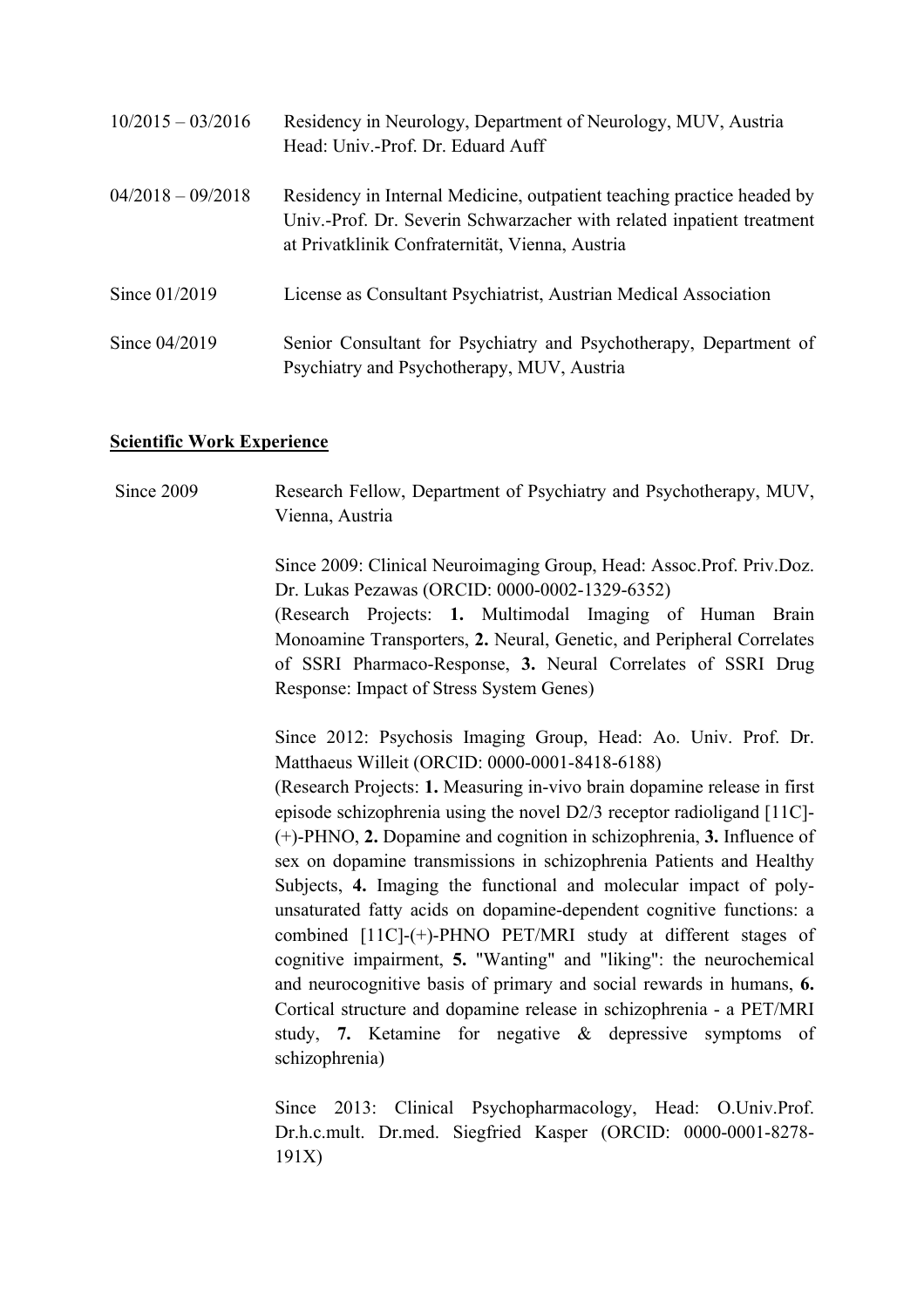(Main Research Project: Clinical and biological correlates of resistant depression and related phenotypes, Group for the Study of Resistant Depression (GSRD)

Since 2016: PSYSCAN - Translating Imaging Findings from Research into Clinical Practice (www.psyscan.eu), Head: Ao.Univ.Prof.DDr. Gabriele Sachs (ORCID: 0000-0002-8359-9877)

Since 2017: AMSP/ÖAMSP (Arzneimittelsicherheit in der Psychiatrie) - a multicenter drug surveillance program in Austria, Germany and Switzerland. Head (Austria): O.Univ.Prof. Dr.h.c.mult. Dr.med. Siegfried Kasper until 10/2019; Priv.-Doz. Dr. Andreas Erfurth, Prim. since 10/2019 (ORCID: 0000-0003-3870-3521)

- 04/2021-03/2022 Research leave (Visiting Scientist at Psychiatry Institute, Department of Biomedical and NeuroMotor Sciences, University of Bologna) under Supervision of Prof. Alessandro Serretti (ORCID: 0000-0003-4363-3759)
- Recruitment of healthy subjects and patients with various psychiatric disorders at different disease states
- Conducting of clinical assessments applying various psychiatric rating scales and psychometric tests
- Conducting of (f)MRI and PET measurements
- Conducting and submitting of Phase IV clinical trials
- Compiling of clinical study protocols, case report forms and informed consents
- Compiling and submitting of clinical trials to the local ethics committee as well as competent authorities
- Clinical trials registration
- Supervision of diploma and PhD students
- Documentation of study results
- Writing scientific articles, case reports and reviews and presenting the findings
- Involvement in compilation of national guidelines

## **Clinical Work Experience**

- Psychiatric training in all diagnostic categories in psychiatry at wards for acute and chronic patients as well as at a psychiatric intermediate care unit (PICU) and outpatient unit including consultations for specific patient groups (dementia, seasonal affective disorder, substance use disorder).
- Training in EEG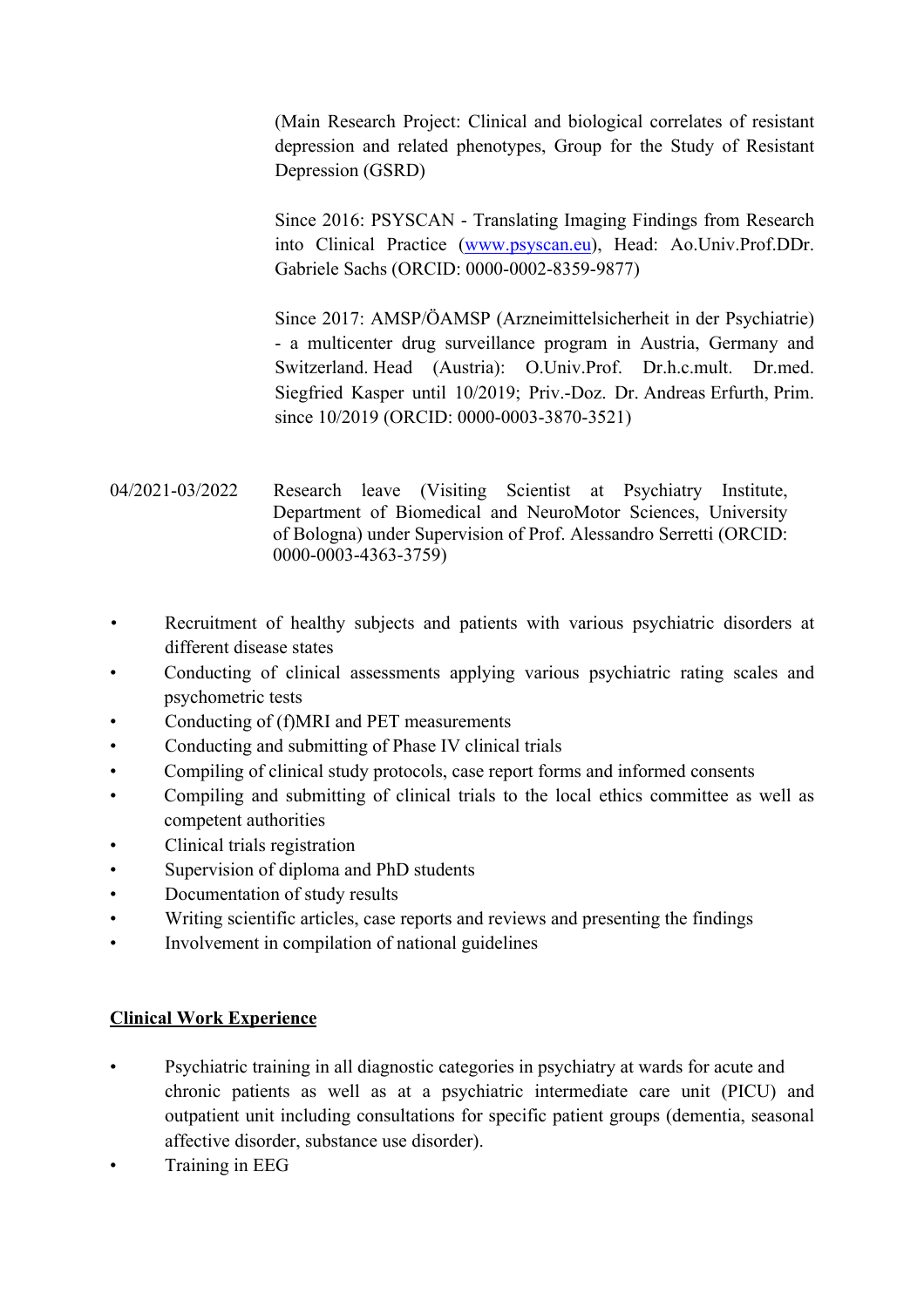- Training in psychiatric treatment strategies including psychopharmacotherapy, ECT, TMS, VNS, bright-light therapy, sleep deprivation.
- Psychosomatic- and cognitive behavioral therapy training and participation in psychotherapeutic supervision
- Training in depth psychology as well as participation in psychoanalytical supervision
- Training in neurology
- Training in internal medicine

## **Awards**

| 2021 | Certificate of excellence in reviewing 2020 (The International Journal<br>of Psychiatry in Clinical Practice).                                                                                                                                                                                             |
|------|------------------------------------------------------------------------------------------------------------------------------------------------------------------------------------------------------------------------------------------------------------------------------------------------------------|
| 2021 | Rising Star Award in the course of the 19th International Forum on<br>Mood and Anxiety Disorders (IFMAD) 2021 (The Role of Sex in<br>Patients with MDD - Findings from a Cross- Sectional European<br>Multicenter Study)                                                                                   |
| 2021 | CINP 2021 Rafaelsen Young Investigators Award (The clinical impact<br>of melancholic features in MDD – results from a cross-sectional<br>European multicenter study)                                                                                                                                       |
| 2020 | Award of Dr. Maria Schaumayer Stiftung supporting women's careers<br>(PhD Thesis: Neuroimaging Correlates of Acute and Remitted MDD).                                                                                                                                                                      |
| 2019 | Travel Award, Austrian Research Association (ÖFG), Vienna, Austria<br>(The role of psychotic symptoms in major depressive disorder: Results)<br>from the European Group for the Study of Resistant Depression): 14th<br>World Congress of Biological Psychiatry, 02.06.- 06.06.2019,<br>Vancouver, Canada. |
| 2018 | EPA Travel Grant for the 26th European Congress of Psychiatry taking<br>place in Nice, France, 3.-6.3.2018 (Dose escalation of antidepressants in<br>unipolar depression: a meta-analysis of double-blind, randomized<br>controlled trials)                                                                |
| 2018 | ÖFG Travel Award, Vienna, Austria (A case report of rapid anti-<br>suicidal and robust antidepressant effects of ketamine in post-psychotic<br>depression): 31st ECNP Congress of Applied and Translational<br>Neuroscience, 06.10.-09.10.2018, Barcelona, Spain).                                         |
| 2017 | Nominated<br>Application<br>of<br>for<br>Acceptance<br>Attending<br>the<br>ECNP Workshop on Clinical Research Methods, 8-10 November 2017,<br>Barcelona, Spain.                                                                                                                                            |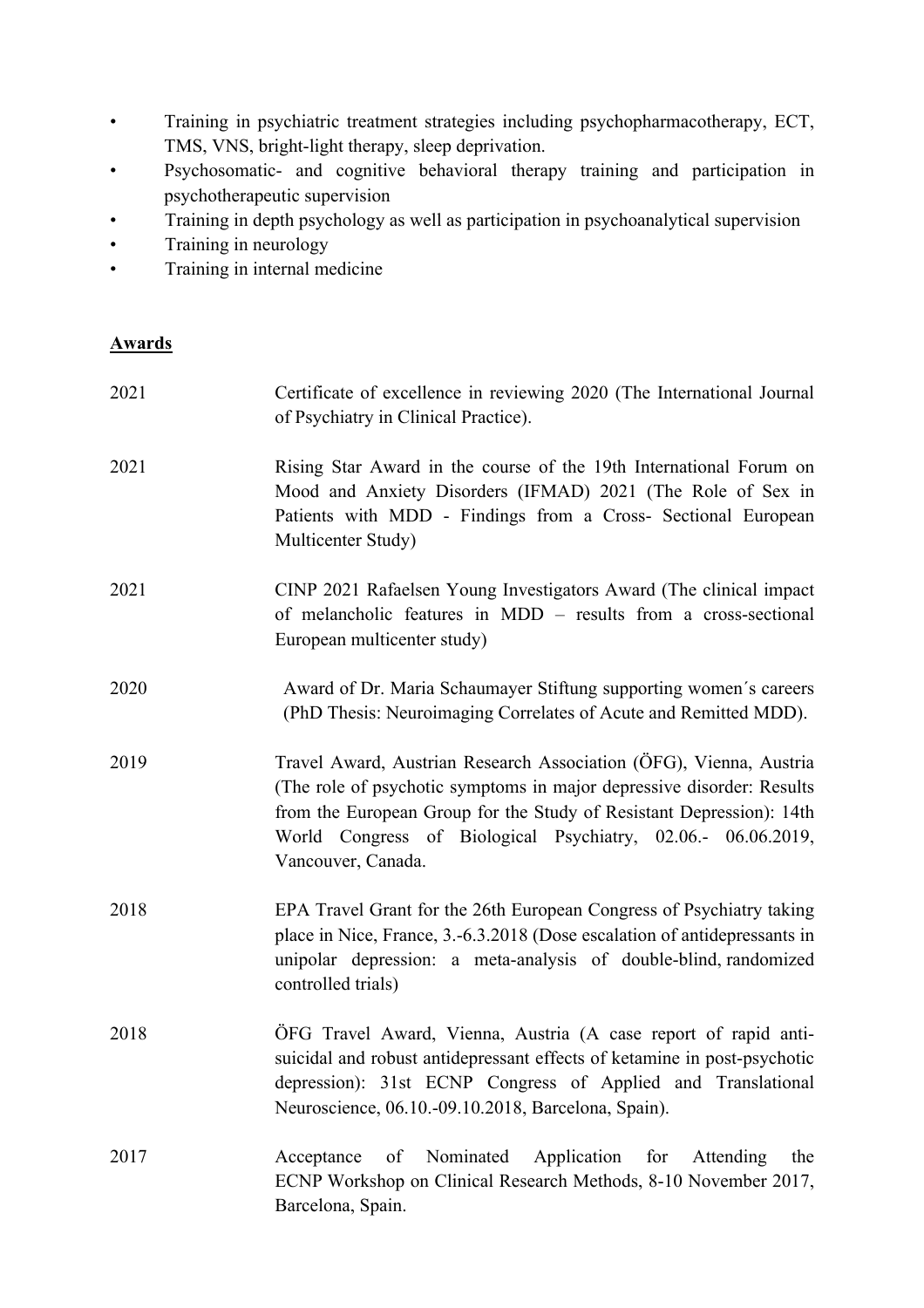| <b>Memberships</b> |                                                                                                                                                                                                                                                                      |
|--------------------|----------------------------------------------------------------------------------------------------------------------------------------------------------------------------------------------------------------------------------------------------------------------|
| 2011               | Performance Scholarship of the MUV, Vienna, Austria, 2011.                                                                                                                                                                                                           |
| 2012               | Performance Scholarship of the MUV, Vienna, Austria, 2012.                                                                                                                                                                                                           |
| 2012               | ÖFG Travel Award, Vienna, Austria (Functional Abnormalities within<br>the Working Memory Network in Remitted MDD): 28th CINP World<br>of<br>03.06.-07.06.2012,<br>Congress<br>Neuropsychopharmacology,<br>Stockholm, Sweden.                                         |
| 2014               | OFG Travel Award, Vienna, Austria (Deficient Suppression of the<br>Default Mode Network during Working Memory Engagement in<br>Remitted<br>MDD):<br>29th<br><b>CINP</b><br>World<br>Congress<br>of<br>Neuropsychopharmacology, 22.06.-26.06.2014, Vancouver, Canada. |
| 2014               | Research Award in the category "Clinical Psychiatry" of the Austrian<br>Society of Psychopharmacology and Biological Psychiatry (ÖGPB) for<br>"Combination of Tranylcypromine and S-ketamine in a Severely<br>Depressed Treatment-Resistant Patient".                |
| 2015               | Acceptance of Nominated Application for Attending the ECNP School<br>of Child and Adolescent Neuropsychopharmacology, 1-6 March 2015,<br>Venice, Italy.                                                                                                              |
| 2015               | OFG Travel Award, Vienna, Austria (Combined Administration of Oral<br>Tranylcypromine and Intravenous S-ketamine in TRD: A Case Report):<br>28th ECNP Congress, 29.08.-01.09.2015, Amsterdam, The Netherlands.                                                       |
| 2017               | ÖFG Travel Award, Vienna, Austria (Effective antidepressant treatment<br>with alternating intravenous racemic ketamine and electroconvulsive<br>therapy in TRD: A case report): 13th WFSBP Congress, 18.06.-<br>22.06.2017, Copenhagen, Denmark.                     |
| 2017               | WFSBP Young Investigator Award (Effective antidepressant treatment<br>with alternating intravenous racemic ketamine and electroconvulsive<br>therapy in treatment resistant depression (TRD): A case report)                                                         |

| $2021 - 2022$ | Member of the Scientific Programme Committee: 33rd CINP World<br>Congress of Neuropsychopharmacology, Montreal, Canada (2022).    |
|---------------|-----------------------------------------------------------------------------------------------------------------------------------|
| 2021          | Member of the Scientific Programme & Local Organising Committee in<br>the course of the 23rd virtual national ÖGPB Congress (18.- |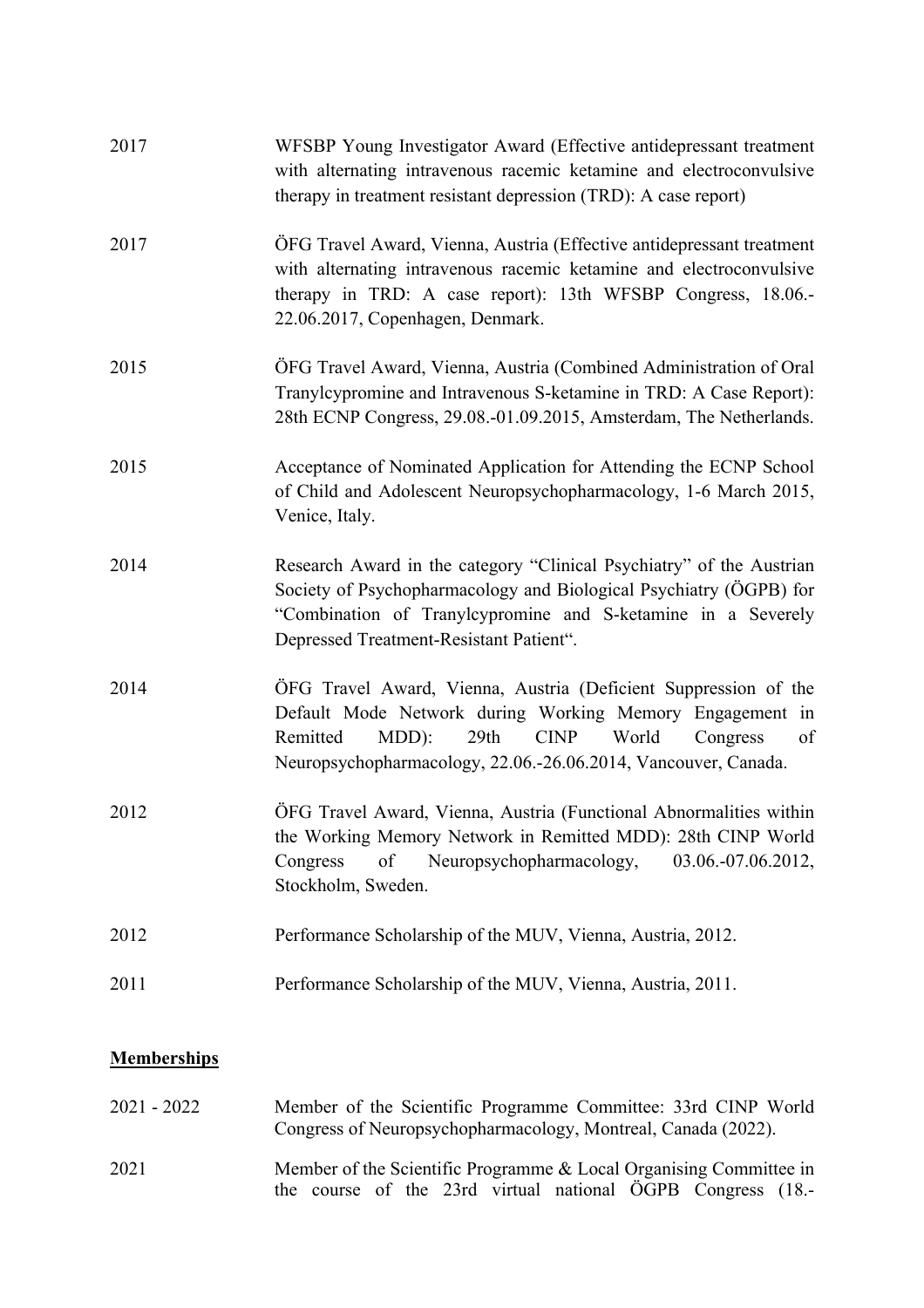19.11.2021).

- Since 2021 Executive board member of the ÖGPB
- Since 2020 Member of the International College of Neuropsychopharmacology (CINP)
- Since 2017 Member of the ÖAMSP (Österreichische Gesellschaft für Arzneimittelsicherheit in der Psychiatrie), Austria
- 2016 2017 Member of the Scientific Programme & Local Organising Committee: CINP Thematic Meeting 2017, Prague, Czech Republic (Topic: TRD)
- Since 2015 Member of the European Group for the Study of Resistant Depression (GSRD)
- Since 2014 Medical Neuroscience Cluster, MUV, Vienna, Austria
- Since 2013 Austrian Society for Psychiatry and Psychotherapy (ÖGPP), Austria
- Since 2011 Young Scientist Association (YSA), MUV

## **Referee**

| Since 2021 | Member of the editorial board of the international journal<br>"Psychotherapy and Psychosomatics" (IF 2020: 17,659)                                                                                                   |
|------------|----------------------------------------------------------------------------------------------------------------------------------------------------------------------------------------------------------------------|
| Since 2021 | Member of the editorial board of the national journal "JATROS<br>Neurologie & Psychiatrie"                                                                                                                           |
| Since 2020 | Member of the editorial board of the international journal "International<br>Journal of Psychiatry in Clinical Practice" (IF 2019: 2,144)                                                                            |
| Since 2020 | Member of the editorial board of the international journal "Frontiers in<br>Psychiatry" (IF 2019: 2,849)                                                                                                             |
| Since 2020 | Member of the editorial board of the national journal ,, Journal für<br>Neurologie, Neurochirurgie und Psychiatrie"                                                                                                  |
| Since 2020 | Peer review process for scientific proposals submitted for the "Czech<br>Health Research Council established by Ministry of Health of the Czech<br>Republic"                                                         |
| 2019       | Peer review process for abstracts submitted for the IFMAD 2019<br>congress in Vienna, Austria                                                                                                                        |
| 2017       | Peer review process for abstracts submitted for the CINP Thematic<br>Meeting 2017 in Prague, Czech Republic (Focus: TRD)                                                                                             |
| Since 2015 | Peer review process for the following international journals: The British<br>Journal of Psychiatry, Annals of General Psychiatry, Journal of<br>Affective Disorders, Expert Opinion on Investigational Drugs, Psych, |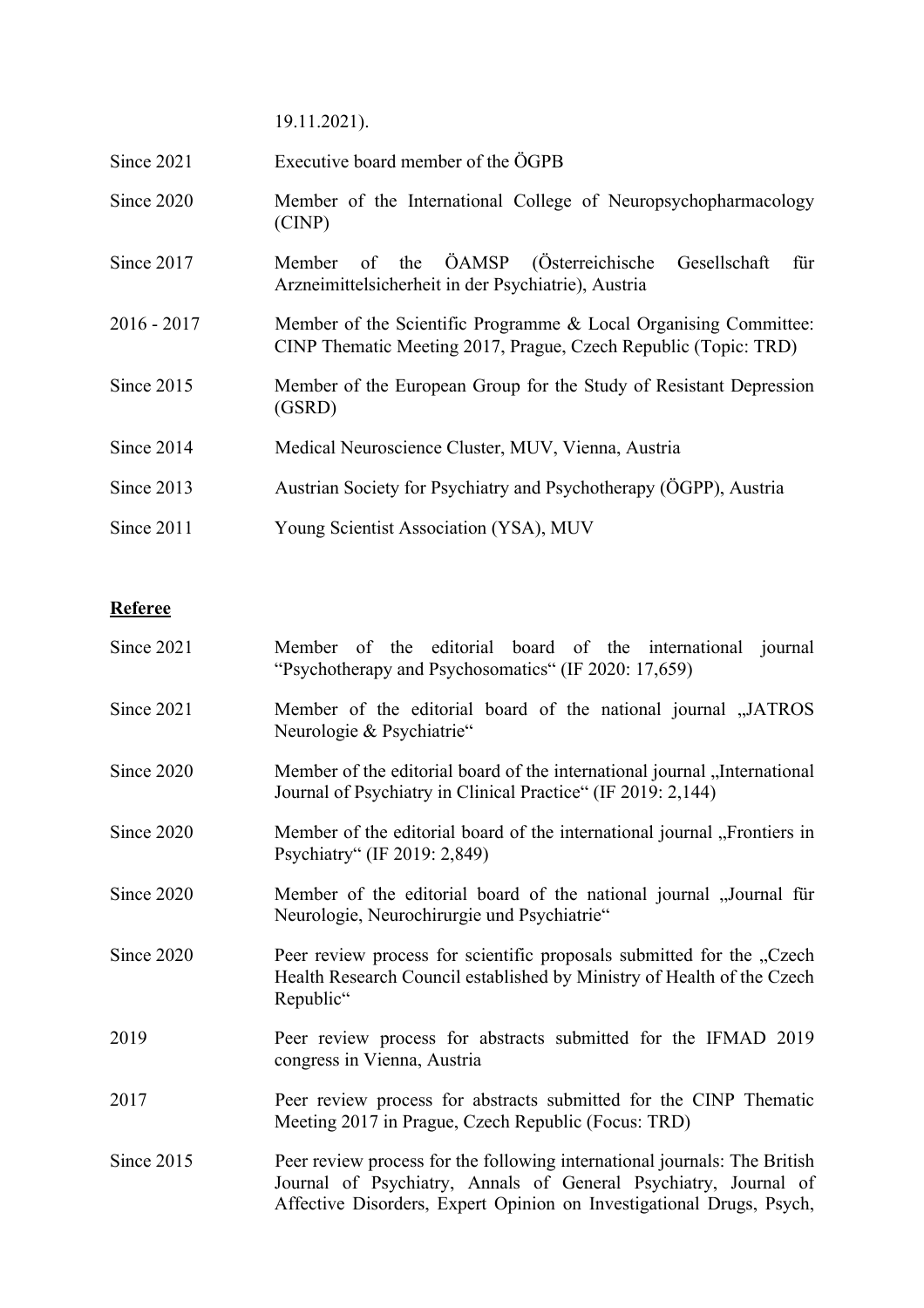Frontiers in Psychiatry, International Journal of Environmental Research and Public Health, International Journal of Psychiatry in Clinical Practice, Psychiatry Research, Psychotherapy and Psychosomatics, Therapeutic Advances in Psychopharmacology, CNS Drugs.

### **Teaching**

| Since 2012 | Diploma theses co-supervision (MUV)                                                                                                                                                      |
|------------|------------------------------------------------------------------------------------------------------------------------------------------------------------------------------------------|
| Since 2013 | Obligatory psychiatric rotation for medical students: Tertial<br>Psychiatrie (MUV)                                                                                                       |
| Since 2013 | Obligatory lectures for medical students: Tertial – Psychiatrie (MUV)                                                                                                                    |
| Since 2014 | Voluntary psychiatric rotation for medical students: KPJ - Psychiatrie<br>(MUV)                                                                                                          |
| Since 2015 | Obligatory lectures for medical students: Block 20 (MUV)                                                                                                                                 |
| Since 2019 | Obligatory lectures for PhD students of "Neuroscience": "Basics of<br>Neuroscience" (MUV and University of Vienna)                                                                       |
| Since 2020 | PhD theses co-supervision (MUV)                                                                                                                                                          |
| Since 2020 | Diploma theses supervision (MUV)                                                                                                                                                         |
| Since 2020 | Supervision of medical students in the course of the senior mentoring<br>program (MUV)                                                                                                   |
| Since 2020 | Psychotherapeutic supervision of<br>psychiatric residents<br>in<br>psychotherapeutic training (MUV)                                                                                      |
| Since 2020 | Compilation of clinical case reports (The European Accreditation<br>Council for Continuing Medical Education, CME/CPD credits.<br>http://www.med-sims.org.)                              |
| Since 2021 | Voluntary lecture for medical students "Star Wars Technologies - Bow<br>and Arrow Diagnosis" - Das facettenreiche Manisch-Depressive<br>Krankheitsbild in den letzten 2000 Jahren" (MUV) |

#### **Grants**

Ana Weidenauer, Ulrich Sauerzopf, **Lucie Bartova**, Markus Dold, Nicole Praschak-Rieder, Rupert Lanzenberger, Siegfried Kasper, Martin Bauer, Richard Frey, Gregor Kasprian, Matthäus Willeit. Ketamine for negative & depressive symptoms of schizophrenia. Amount: 403.686.89 Euro. Grant: Clinical Call, FWF Der Wissenschaftsfonds (KLI 958-B).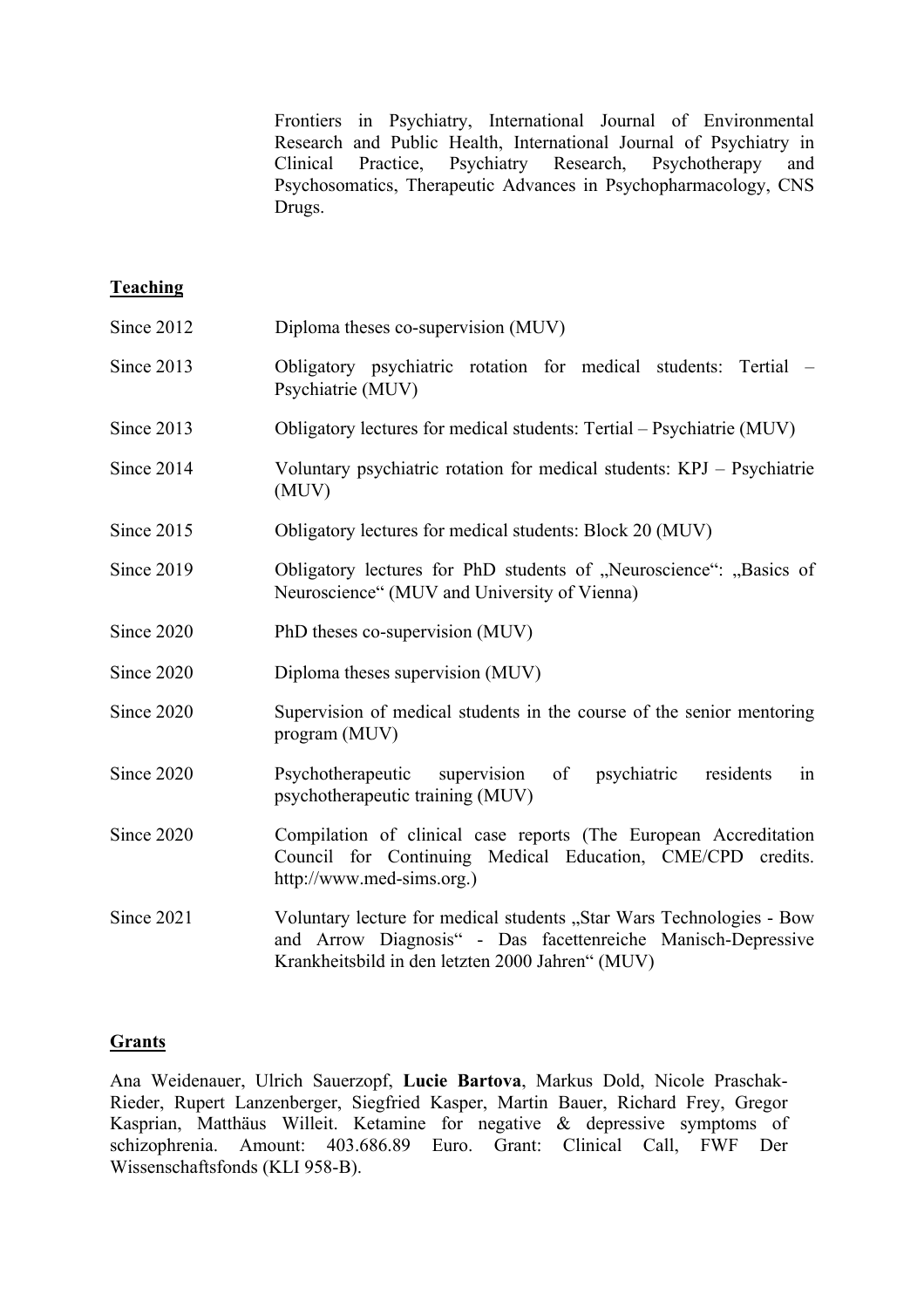Ana Weidenauer, Ulrich Sauerzopf, **Lucie Bartova**, Nicole Praschak-Rieder, Nilufar Mossaheb, Monika Schlögelhofer, Gabriele Sachs, Rupert Lanzenberger, Siegfried Kasper, Martin Bauer, Markus Zeitlinger, Wolfgang Wadsak, Marius Mayerhöfer, Markus Mitterhauser, Lukas Nics, Marcus Hacker, Harald Sitte, Matthäus Willeit. Disentangling pre- and postsynaptic aspects of sensitization to amphetamine: a combined [18F]FDOPA / [11C]-(+)-PHNO PET study. Amount: 90.000 Euro. Grant: Jubiläumsfond der Österreichischen Nationalbank (16969).

Ana Weidenauer, **Lucie Bartova**, Ulrich Sauerzopf, Nicole Praschak-Rieder, Nilufar Mossaheb, Monika Schlögelhofer, Gabriele Sachs, Rupert Lanzenberger, Siegfried Kasper, Martin Bauer, Markus Zeitlinger, Wolfgang Wadsak, Marius Mayerhöfer, Markus Mitterhauser, Lukas Nics, Marcus Hacker, Harald Sitte, Matthäus Willeit. Struktureigenschaften des Kortex und ihr Einfluss auf die Dopaminausschüttung bei der Schizophrenie – eine PET/MRI Untersuchung. Amount: 10.000 Euro. Grant: Der "Medizinisch-Wissenschaftliche Fonds des Bürgermeisters der Bundeshauptstadt Wien" 15189.

Ana Popovic, **Lucie Bartova**, Ulrich Sauerzopf, Nicole Praschak-Rieder, Nilufar Mossaheb, Monika Schlögelhofer, Gabriele Sachs, Rupert Lanzenberger, Siegfried Kasper, Martin Bauer, Markus Zeitlinger, Wolfgang Wadsak, Marius Mayerhöfer, Markus Mitterhauser, Lukas Nics, Marcus Hacker, Harald Sitte, Matthäus Willeit. Imaging the functional and molecular impact of poly-unsaturated fatty acids on dopamine-dependent cognitive functions: a combined  $[11 \text{ C}]-(+)$ -PHNO PET/MRI study at different stages of cognitive impairment. Amount: 593.900 Euro. Grant: WWTF, Cognitive Science Call 2015, Nr.: CS15-033.

Ana Popovic, **Lucie Bartova**, Ulrich Sauerzopf, Nicole Praschak-Rieder, Rupert Lanzenberger, Siegfried Kasper, Martin Bauer, Markus Zeitlinger, Wolfgang Wadsak, Marius Mayerhöfer, Markus Mitterhauser, Lukas Nics, Marcus Hacker, Harald Sitte, Matthäus Willeit. Geschlechtsunterschied im Dopaminsystem bei PatientInnen mit Schizophrenie und gesunden ProbandInnen. Amount: 109.000 Euro. Grant: ÖNB Jubiläumsfond 2015.

Pezawas L, Kasper S, Moser E, Esterbauer H, Boubela R, Hartinger B, Huf W, Kalcher K, Pail G, Scharinger C, **Bartova L**, Hofmaier T, Oswald R, Rabl U, Szilagyi V. Neural Correlates of SSRI Drug Response: Impact of Stress System Genes. EPA mount: 169.000 Euro. Grant: Clinical Call, FWF Der Wissenschaftsfonds.

#### **Publications**

**Lucie Bartova** & Gernot Fugger, Markus Dold, Alexander Kautzky, Marleen Margret Mignon Swoboda, Dan Rujescu, Joseph Zohar, Daniel Souery, Julien Mendlewicz, Stuart Montgomery, Chiara Fabbri, Alessandro Serretti, Siegfried Kasper (2021) The Choice of either Quetiapine or Aripiprazole as Augmentation Treatment in a European Naturalistic Sample of Patients with Major Depressive Disorder. The International Journal of Neuropsychopharmacology. (in press)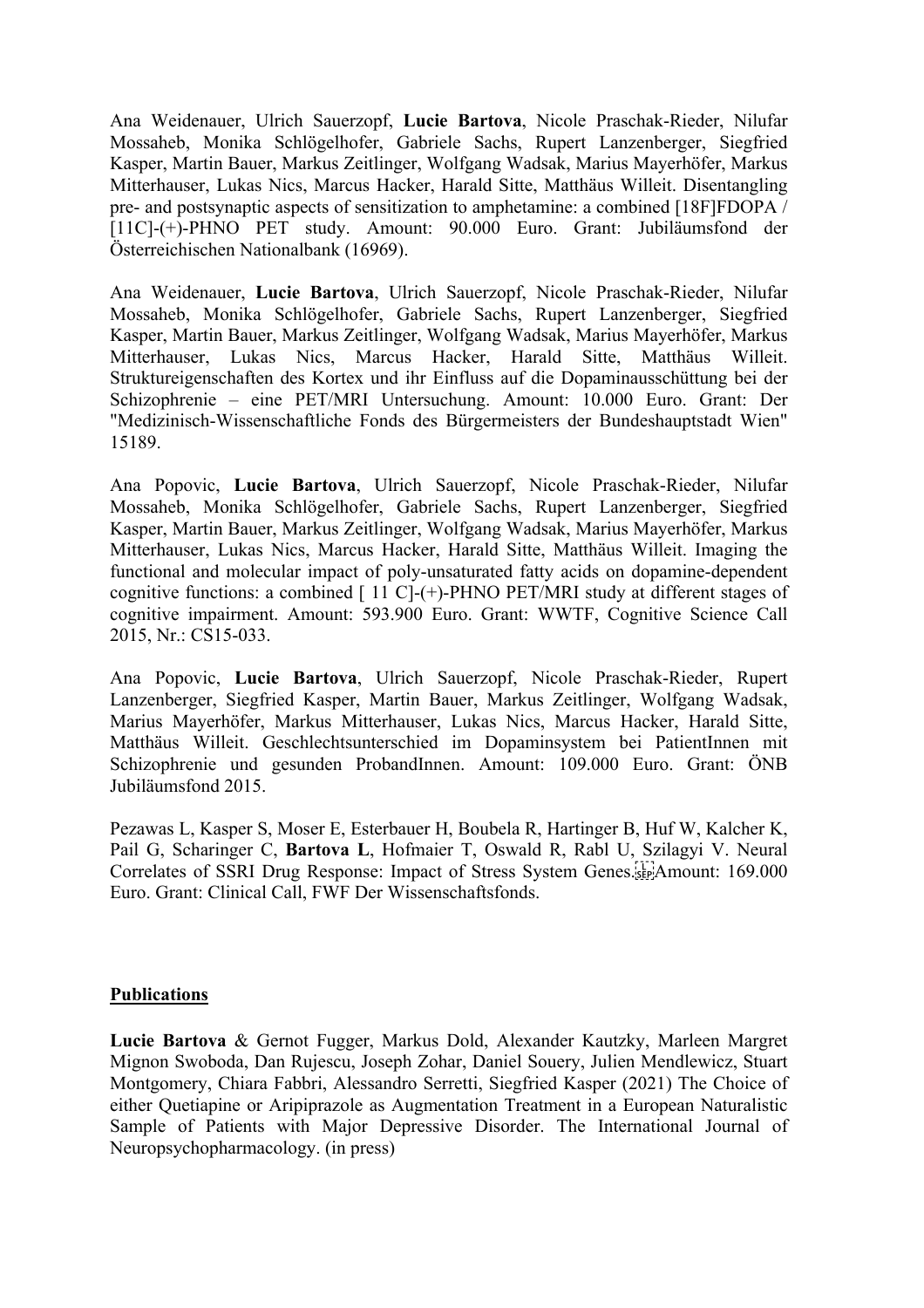Dold M & **Bartova L,** Fugger G, Mitschek MMM, Fabbri C, Serretti A, Mendlewicz J, Souery D, Zohar J, Montgomery S, Kasper S (2021) Pregabalin augmentation of antidepressants in major depression - results from a European multicenter study. Journal of Affective Disorders. https://doi.org/10.1016/j.jad.2021.09.063

**Lucie Bartova** & Gernot Fugger, Markus Dold, Marleen Margret Mignon Swoboda, Joseph Zohar, Julien Mendlewicz, Daniel Souery, Stuart Montgomery, Chiara Fabbri, Alessandro Serretti, Siegfried Kasper (2021) Combining Psychopharmacotherapy and Psychotherapy is not associated with better treatment outcome in major depressive disorder - evidence from the European Group for the Study of Resistant Depression. J Psychiatr Res. 2021 Sep;141:167-175. doi: 10.1016/j.jpsychires.2021.06.028. Epub 2021 Jun 16.

Marleen MM Mitschek, Thomas Vanicek, Jakob Unterholzner, Christoph Kraus, Ana Weidenauer, Angela Naderi-Heiden, Richard Frey, Leo R. Silberbauer, Gregor Gryglewski, Konstantinos Papageorgiou, Dietmar Winkler, Markus Dold, Siegfried Kasper, Nicole Praschak-Rieder, **Lucie Bartova** (2021) How to prevent and manage hyperammonemic encephalopathies in valproate therapy. Jornal of Affective Disorders Reports, https://doi.org/10.1016/j.jadr.2021.100186.

**Bartova L**, Dold M, Fugger G, Kautzky A, Mitschek MMM, Weidenauer A, Hienert M, Frey R, Mandelli L, Zohar J, Mendlewicz J, Souery D, Montgomery S, Fabbri C, Serretti A, Kasper S (2021) Sex-related Effects in Major Depressive Disorder - Results of the European Group for the Study of Resistant Depression. Depression and Anxiety. 2021 Jun 10. doi: 10.1002/da.23165.

**Bartova Lucie**, Kasper Siegfried (2021) Chronobiologie der Depression. Psychiatria Danubina. (in press)

Nooshin Javaheripour, Meng Li, Tara Chand, Axel Krug, Tilo Kircher, Udo Dannlowski, Igor Nenadic, J. Paul Hamilton, Matthew Sacchet, Ian Gotlib, Henrik Walter, Thomas Frodl, Simone Grimm, Ben Harrison, Christian Wolf, Sebastian Olbrich, Guido van Wingen, Lukas Pezawas, Gordon Parker, Matthew Hyett, Philipp Saemann, Tim Hahn, Olaf Steinsträter, Andreas Jansen, Dilara Yuksel, Robin Kämpe, Christopher Davey, Bernhard Meyer, **Lucie Bartova**, Ilona Croy, Martin Walter, Gerd Wagner (2021) Altered resting-state functional connectome in major depressive disorder: a mega-analysis from the PsyMRI consortium. Transl Psychiatry. 2021 Oct 7;11(1):511. doi: 10.1038/s41398- 021-01619-w.

Ulrich Sauerzopf, Ana Weidenauer, Irena Dajic, Martin Bauer, **Lucie Bartova**, Bernhard Meyer, Lukas Nics Cecile Philippe, Sarah Pfaff, Verena Pichler, Markus Mitterhauser, Wolfgang Wadsak, Marcus Hacker, Siegfried Kasper, Rupert Lanzenberger, Lukas Pezawas, Nicole Praschak-Rieder, Matthäus Willeit (2021) Disrupted relationship between blood glucose and brain dopamine D2/3 receptor binding in patients with firstepisode schizophrenia. NeuroImage: Clinical. (in press)

**Bartova Lucie**, Kasper Siegfried (2021) Klinische Charakteristik der therapieresistenten Depression (TRD) - Wie erkenne ich eine TRD bei meinen PatientInnen? Jatros Neurologie & Psychiatrie. (in press)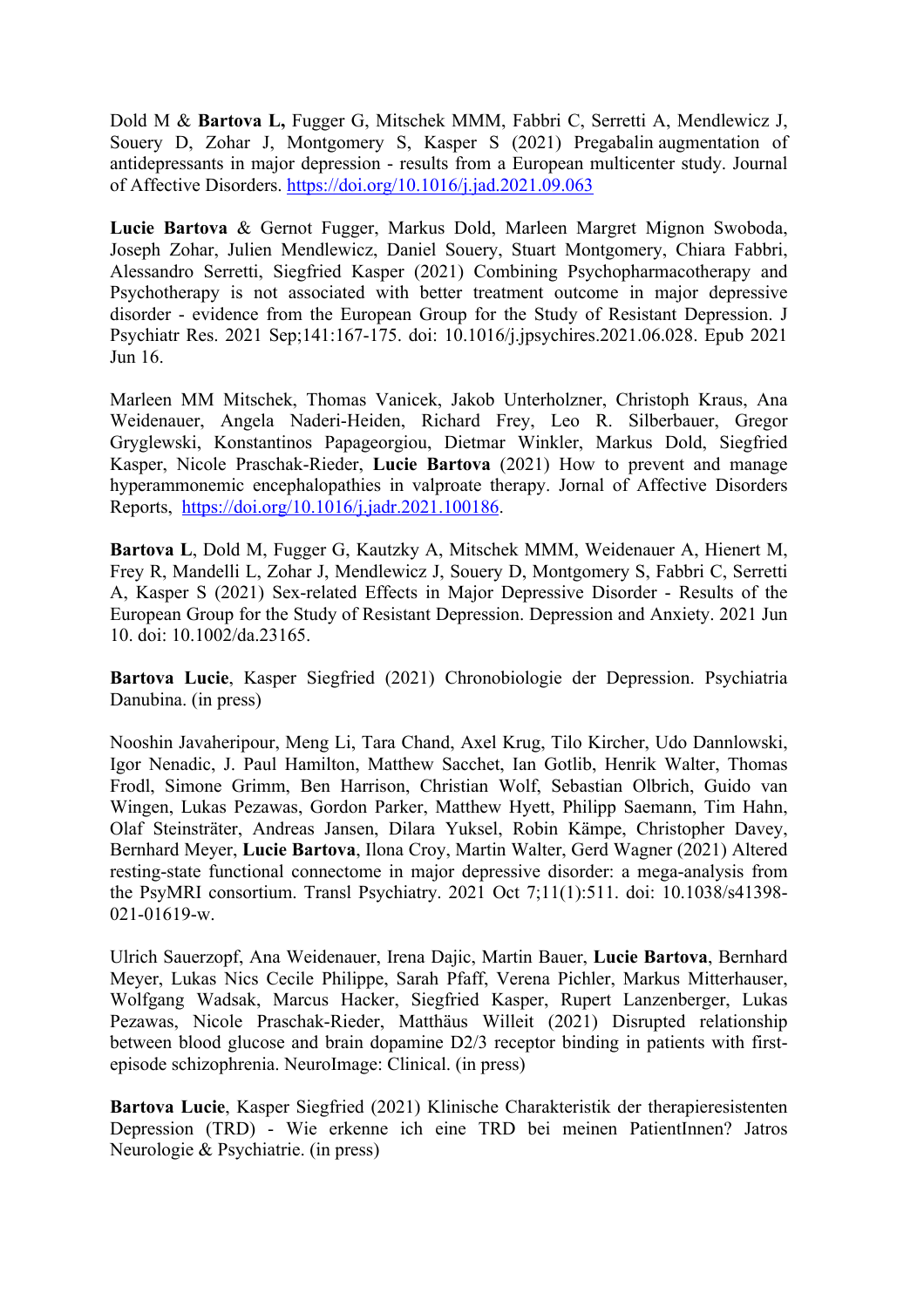Kasper K, Erfurth A, Sachs GM, Aichhorn W, **Bartova L**, Bengesser S, Buchmayer F, Deisenhammer E, Di Pauli J, Dold M, Frey R, Glück K, Hofer A, Kautzky A, Konstantinidis A, Kraus C, Lehofer M, Marksteiner J, Mitschek MMM, Mörkl S, Oberlerchner H, Plener P, Psota G, Rados C, Rainer M, Schosser A, Silberbauer L, Winkler D, Wunsch C (2021) Therapieresistente Depression. Konsensus-Statement – State of the art 2021. Jatros Neurologie & Psychiatrie. Sonderausgabe März 2021.

**Bartova L**, Dold M, Fugger G, Kautzky A, Mitschek MMM, Weidenauer A, Handschuh PA, Frey R, Mandelli L, Zohar J, Mendlewicz J, Souery D, Montgomery S, Fabbri C, Serretti A, Kasper S (2021) The Role of Relationship Status in Major Depressive Disorder - Findings of the European Group for the Study of Resistant Depression. Journal of Affective Disorders. 2021 Mar 5;286:149-157. doi: 10.1016/j.jad.2021.02.070. Epub ahead of print. PMID: 33725614.

Dold M & **Bartova L,** Fugger G, Kautzky A, Mitschek MMM, Fabbri C, Montgomery S, Zohar J, Souery D, Mendlewicz J, Serretti A, Frey R, Kasper S (2021) The Clinical Impact of Melancholic features in Major Depressive Disorder – Results from a Cross-Sectional European multicenter study. Progress in Neuropsychopharmacology & Biological Psychiatry. 2021 Feb 17:110285. doi: 10.1016/j.pnpbp.2021.110285. Epub ahead of print. PMID: 33609603.

Ivan Milenkovic & **Lucie Bartova**, Konstantinos Papageorgiou, Siegfried Kasper, Tatjana Traub-Weidinger, Dietmar Winkler (2021) Bupropion reduces the FP-CIT binding to dopamine transporter. Frontiers in Psychiatry 12:631357. doi: 10.3389/fpsyt.2021.631357.

**Bartova Lucie** (2021) Angstsymptome richtig einordnen. Hausarzt: Februar 2021, 6-8.

Popper, V., Unterholzner, J., **Bartova, L.**, Strnad A., Baldinger-Melich P., Frey R., Fugger G. (2021) Mechanische Schutzfixierung – Herausforderungen und Management. psychopraxis. neuropraxis (2021). https://doi.org/10.1007/s00739-021- 00701-8.

Kautzky A, Möller HJ, Dold M, **Bartova L**, Seemüller F, Laux G, Riedel M, Gaebel W, Kasper S. (2020) Combining machine-learning algorithms for prediction of antidepressant treatment response. Acta Psychiatr Scand. 2020 Nov 3. doi: 10.1111/acps.13250.

Dold M & **Bartova L,** Fugger G, Mitschek MMM, Kautzky A, Frey R, Montgomery S, Zohar J, Mendlewicz J, Souery D, Fabbri C, Serretti A, Kasper S (2020) Add-on benzodiazepine treatment in patients with major depressive disorder - results from a European cross-sectional multicenter study. Eur Neuropsychopharmacol. 2020 Oct 9:S0924-977X(20)30909-3. doi: 10.1016/j.euroneuro.2020.09.636.

**Bartova Lucie**, Mitschek Marleen Mignon, Kasper Siegfried (2020) Behandlungsresistente Depression – Das aktuelle Verständnis der sogenannten behandlungsresistenten Depression. Jatros Neurologie & Psychiatrie: 6/20, 6-11.

Leo R. Silberbauer, **Lucie Bartova**, Konstantinos Papageorgiou, Rupert Lanzenberger, Siegfried Kasper, Dietmar Winkler (2020) Oral ketamine as a treatment option in patients with treatment resistant depression and comorbid arterial hypertension. Journal of Clinical Psychopharmacology 2020;40(4):418-420. doi:10.1097/JCP.0000000000001238.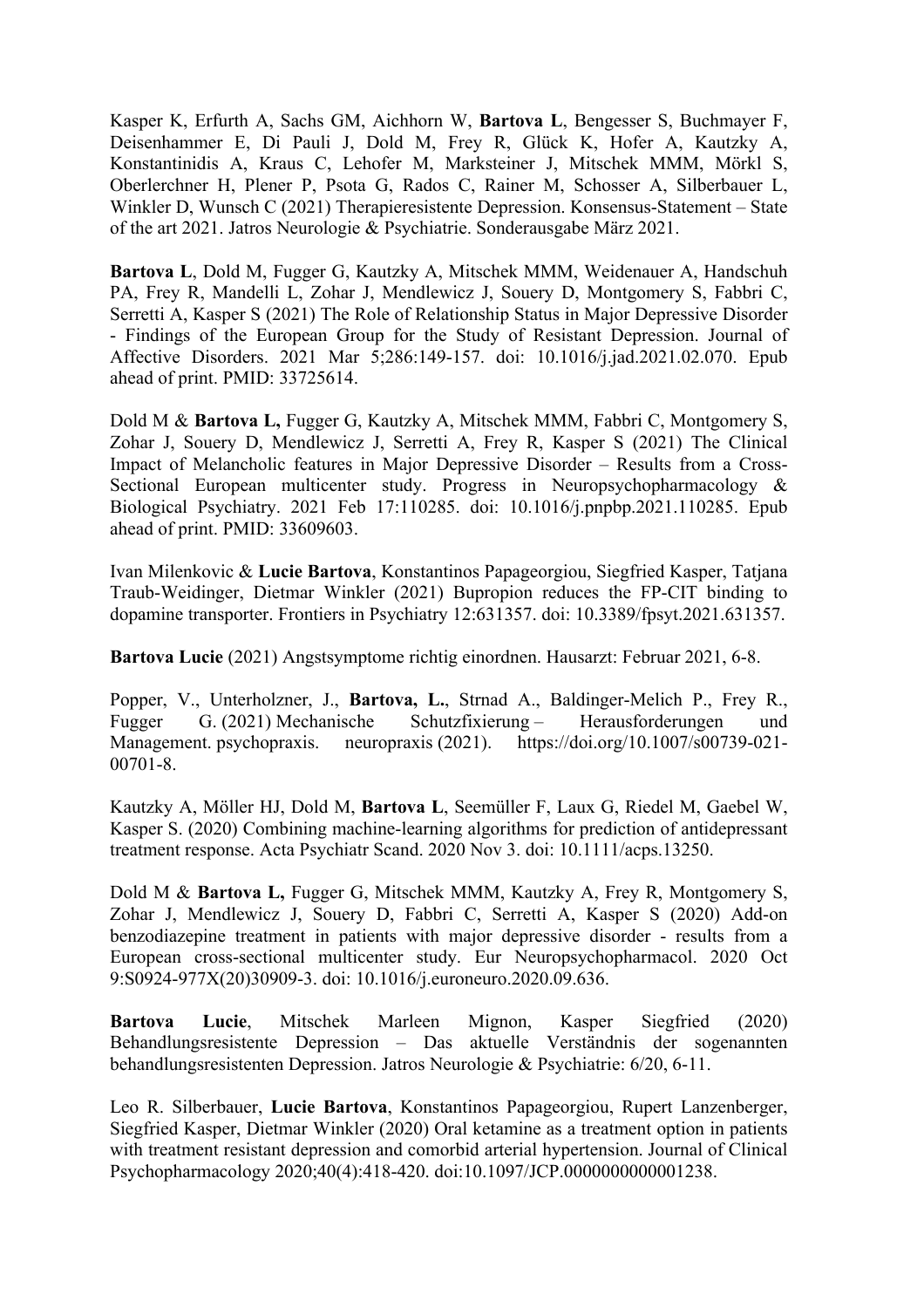Markus Dold, **Lucie Bartova**, Siegfried Kasper (2020) Treatment response of add-on esketamine nasal spray in resistant major depression in relation to add-on secondgeneration antipsychotic treatment. The International Journal of Neuropsychopharmacology 2020;pyaa034. doi:10.1093/ijnp/pyaa034.

Fugger G, Dold M, **Bartova L**, Mitschek Marleen, Souery D, Mendlewicz J, Serretti A, Zohar J, Montgomery S, Fabbri C, Frey R, Kasper S (2020) Clinical Correlates and Outcome of Major Depressive Disorder and Comorbid Migraine – A Report of the European Group for the Study of Resistant Depression. The International Journal of Neuropsychopharmacology Int J Neuropsychopharmacol. 2020;pyaa035. doi:10.1093/ijnp/pyaa035.

Ana Weidenauer, Martin Bauer, Ulrich Sauerzopf, **Lucie Bartova**, Lukas Nics, Sarah Pfaff, Cecile Philippe, Neydher Berrotéran-Infante, Verena Pichler, Bernhard M. Meyer, Ulrich Rabl, Patrick Sezen, Paul Cumming, Thomas Stimpfl, Harald H. Sitte, Rupert Lanzenberger, Nilufar Mossaheb, Alexander Zimprich, Pablo Rusjan, Georg Dorffner, Markus Mitterhauser, Marcus Hacker, Lukas Pezawas, Siegfried Kasper, Wolfgang Wadsak, Nicole Praschak-Rieder, Matthäus Willeit (2019) On the relationship of firstepisode psychosis to the amphetamine-sensitised state. Translational Psychiatry 10, 2 (2020). https://doi.org/10.1038/s41398-019-0681-5.

Kasper K, Lehofer M, Sachs GM, **Bartova L**, Dold M, Erfurth A, Hausmann A, Kapfhammer HP, Kautzky A, Klier C, Kraus C, Plener P, Praschak-Rieder N, Rados C, Rainer M, Willeit M, Winkler D. Depression – Medikamentöse Therapie. Konsensus-Statement – State of the art 2019. CliniCum neuropsy. Sonderausgabe November 2019.

**Bartova Lucie** (2019) Gestörter Schlaf bei Depression. Hausarzt: Oktober 2019, 50-51.

**Bartova Lucie**, Dold Markus, Kautzky Alexander, Spies Marie, Serretti Alessandro, Souery Daniel, Mendlewicz Julien, Zohar Joseph, Montgomery Stuart, Schosser Alexandra, Kasper Siegfried (2019) Results of the European Group for the Study of Resistant Depression (GSRD) — Basis for further research and clinical practice. The World Journal of Biological Psychiatry. DOI: 10.1080/15622975.2019.1635270.

**Bartova Lucie**, Winkler Dietmar (2019) Zeitgemäße Depressionstherapie (DFP Beitrag). CliniCum neuropsy: Sondereheft 2019 1-6.

**Bartova Lucie**, Dold Markus, Kautzky Alexander, Weidenauer Ana, Kasper Siegfried (2019). Therapieresistente Depression (DFP Beitrag). CliniCum neuropsy: 6/18: 10-17.

Nowotny Monika, Kern Daniela, Breyer Elisabeth, Bengough Theresa, Griebler Robert (Hg.): Depressionsbericht Österreich. Eine interdisziplinäre und multiperspektivische Bestandsaufnahme. Book chapter 11.2.1. (Psychopharmakotherapie der unipolaren Depression: Siegfried Kasper, **Lucie Bartova**, Markus Dold), Bundesministerium für Arbeit, Soziales, Gesundheit und Konsumentenschutz. Wien, 2019.

Fugger G, Dold M, **Bartova L**, Kautzky A, Souery D, Mendlewicz J, Serretti A, Zohar J, Montgomery S, Frey R, Kasper S (2019) Major depressive disorder and diabetes as comorbid conditions - results from the European Group for the Study of Resistant Depression (GSRD). Progress in Neuropsychopharmacology & Biological Psychiatry: 2019 May 2:109638. doi: 10.1016/j.pnpbp.2019.109638.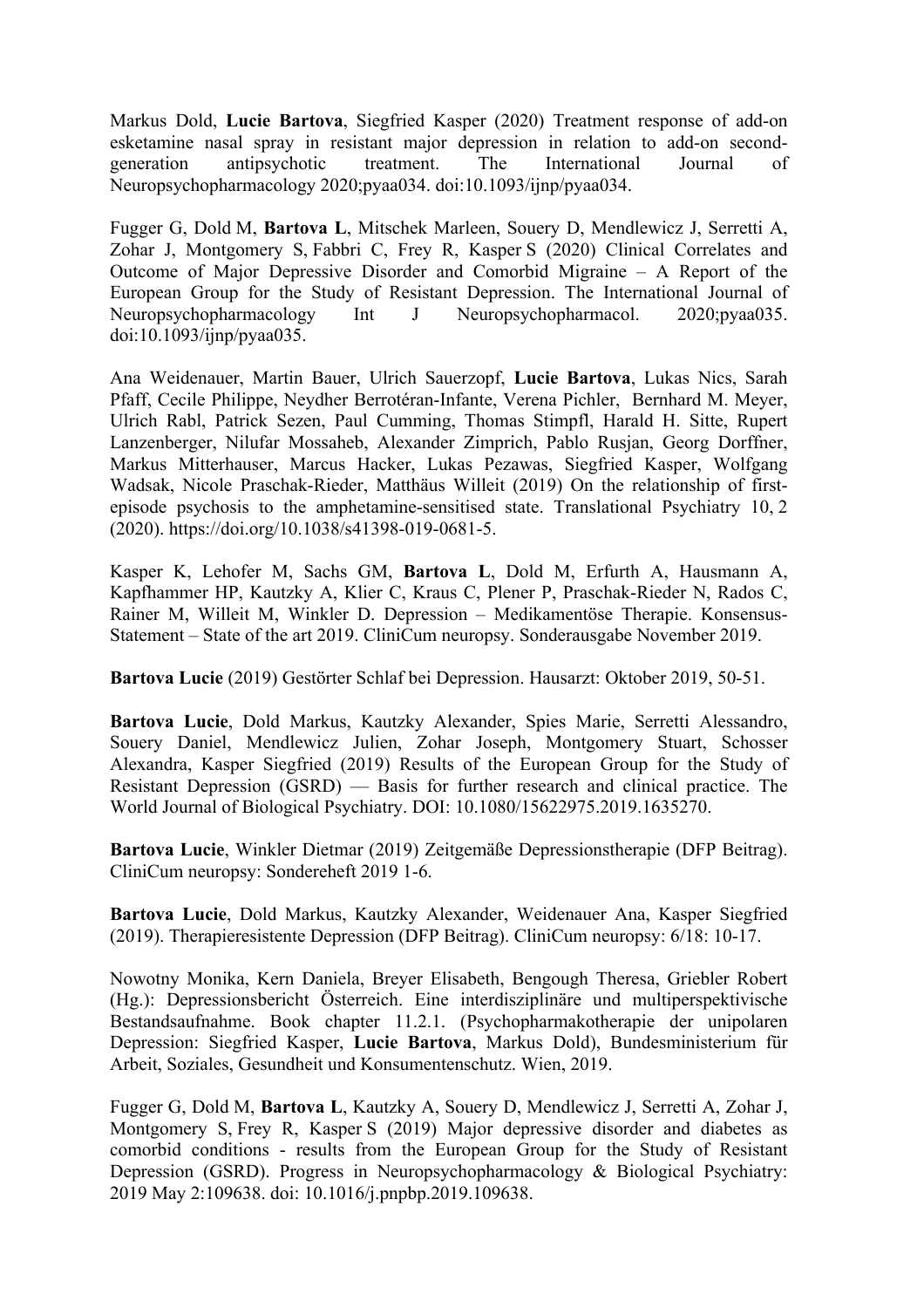Fugger G, Dold M, **Bartova L**, Kautzky A, Souery D, Mendlewicz J, Porcelli S, Serretti A, Zohar J, Montgomery S, Frey R, Kasper S (2019) Comorbid hypertension in patients with major depressive disorder - results from a European multicenter study. European Neuropsychopharmacology: 2019 Apr 18. pii: S0924-977X(19)30193-2. doi: 10.1016/j.euroneuro.2019.03.005.

Meyer, B.M., Rabl, U., Huemer, J., **Bartova, L.**, Kalcher, K., Provenzano, J., Brandner, C., Sezen, P., Kasper, S., Schatzberg, A.F., Moser, E., Chen, G., Pezawas, L. (2019) Prefrontal Networks Dynamically Related to Recovery from Major Depressive Disorder: a Longitudinal Pharmacological fMRI Study. Translational Psychiatry. doi.org/10.1038/s41398-019-0395-8.

Dietmar Winkler, Berthold Reichardt, Georg S. Kranz, **Lucie Bartova**, Siegfried Kasper, Edda Pjrek (2019) Seasonality of antidepressant prescriptions and sick leaves. Journal of Psychiatric Research. 2019 Jan 26;111:128-133. doi.org/10.1016/j.jpsychires.2019.01.020.

Dold M, **Bartova L**, Kautzky A, Porcelli S, Montgomery S, Zohar J, Mendlewicz J, Souery D, Serretti A, Kasper S (2019) Psychotic features in patients with major depressive disorder - a report from the European Group for the Study of Resistant Depression. Journal of Clinical Psychiatry. 2019 Jan 15;80(1). pii: 17m12090. doi: 10.4088/JCP.17m12090.

Kautzky A, Dold M, **Bartova L**, Spies M, Kranz GS, Souery D, Montgomery S, Mendlewicz J, Zohar J, Fabbri C, Serretti A, Lanzenberger R, Dikeos D, Rujescu D, Kasper S (2019) Acta Psychiatr Scand. Acta Psychiatr Scand 139, 78-88.

**Bartova Lucie**, Papageorgiou Konstantinos, Milenkovic Ivan, Dold Markus, Weidenauer Ana, Willeit Matthaeus, Winkler Dietmar, Kasper Sigfried (2018) Rapid antidepressant effect of S-ketamine in schizophrenia. Eur Neuropsychopharmacol. 2018 Aug;28(8):980- 982. doi: 10.1016/j.euroneuro.2018.05.007. Epub 2018 Jul 2.

Barbara Nussbaumer-Streit, Edda Pjrek, Christina Kien, Gerald Gartlehner, **Lucie Bartova**, Michaela-Elena Friedrich, Siegfried Kasper and Dietmar Winkler (2018) Implementing prevention of seasonal affective disorder from patients' and  $\frac{1}{2}$  physicians' perspectives – a qualitative study. BMC Psychiatry. doi.org/10.1186/s12888-018-1951-0.

Fabbri C, Kasper S, Kautzky A, **Bartova L**, Dold M, Zohar J, Souery D, Montgomery S, Albani D, Raimondi I, Dikeos D, Rujescu D, Uher R, Lewis CM, Mendlewicz J, Serretti A (2018) Br J Psychiatry. 2018 Nov 23:1-6. doi: 10.1192/bjp.2018.256.

Dold M, **Bartova L**, Kautzky A, Souery D, Mendlewicz J, Porcelli S, Serretti A, Zohar J, Montgomery S, Kasper S (2018) Clinical factors associated with augmentation treatment with second-generation antipsychotics and lithium in major depression - results from a European multicenter study. Eur Neuropsychopharmacol. 2018 Nov 13. pii: S0924- 977X(18)30838-1. doi: 10.1016/j.euroneuro.2018.10.003.

Fugger Gernot, Dold Markus, **Bartova Lucie**, Kautzky Alaxander, Souery Daniel, Mendlewicz Julien, Serretti Alessandro, Zohar Joseph, Montgomery Stuart, Frey Richard, Kasper Siegfried (2018) Comorbid thyroid disease in patients with major depressive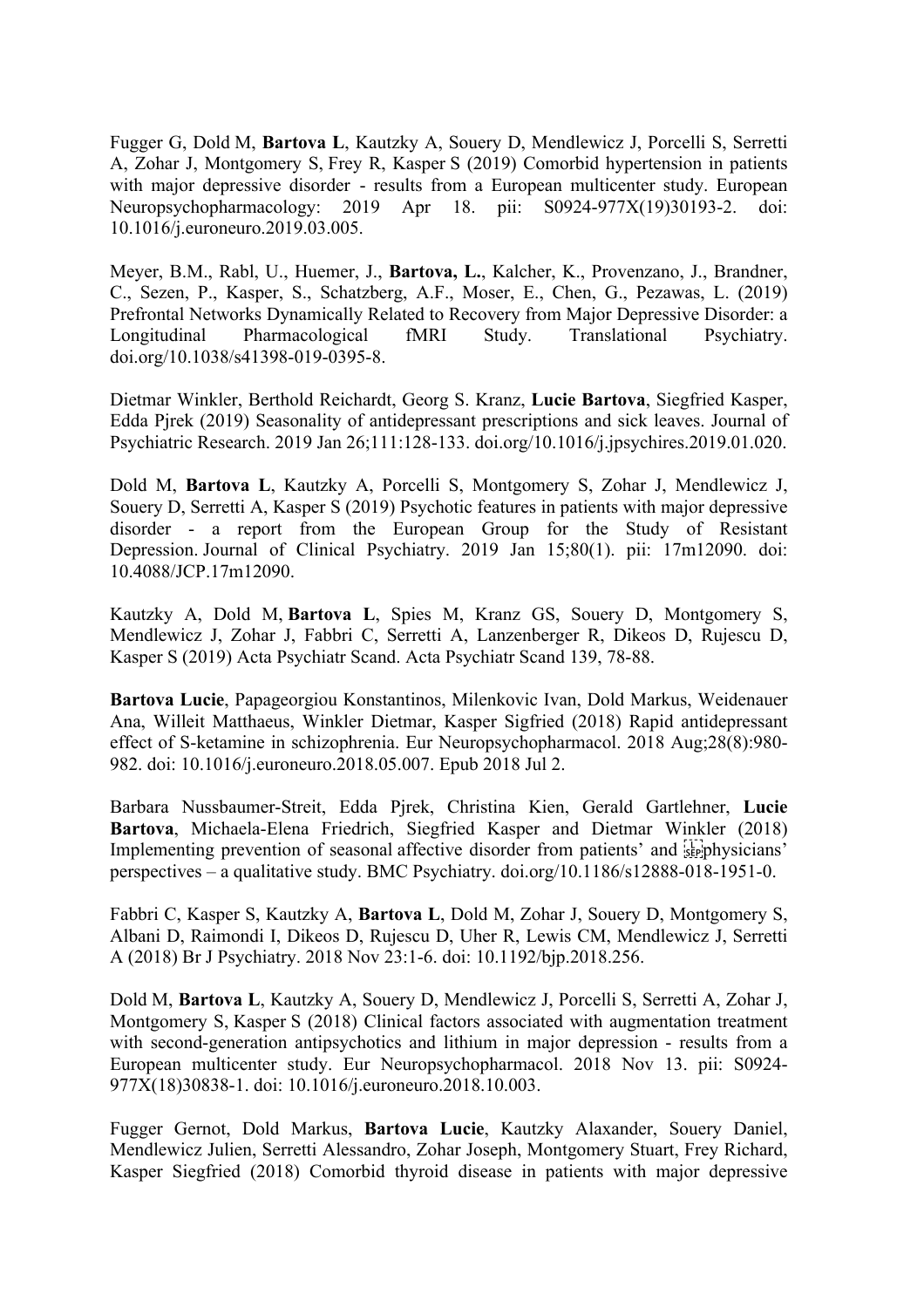disorder - results from The European Group for the Study of Resistant Depression (GSRD). European Neuropsychopharmacology. 28: 752-760.

Kautzky Alexander, Dold Markus, **Bartova Lucie**, Spies Marie, Vanicek Thomas, Souery Daniel, Montgomery Stuart, Mendlewicz Julien, Zohar Joseph, Fabbri Chiara, Serretti Alessandro, Lanzenberger Rupert, Kasper Siegfried (2018) Refining Prediction in Treatment-Resistant Depression: Results of Machine Learning Analyses in the TRD III Sample. Journal of Clinical Psychiatry. 79:1 e1-e8.

Dold M, **Bartova L**, Mendlewicz J, Souery D, Serretti A, Porcelli S, Zohar J, Montgomery S, Kasper S (2018) Clinical correlates of augmentation/combination treatment strategies in major depressive disorder. Acta Psychiatrica Scandinavica. 137:401-412.

Dold M, **Bartova L**, Fugger G, Kautzky A, Souery D, Mendlewicz J, Papadimitrou G, Dikeos D, Ferentinos P, Porcelli S, Serretti A, Zohar J, Montgomery S, Kasper S (2018) Major depression and the degree of suicidality: Results of the European Group for the Study of Resistant Depression (GSRD). International Journal of Neuropsychopharmacology. 539-549.

Caraci F, Calabrese F, Molteni R, **Bartova L**, Dold M, Leggio GM, Fabbri C, Mendlewicz J, Racagni G, Kasper S, Riva MA, Drago F. (2018) International Union of Basic and Clinical Pharmacology CIV: The Neurobiology of Treatment-resistant Depression: From Antidepressant Classification to Novel Pharmacological Targets. Pharmacol Rev. 2018 Jul;70(3):475-504. Doi: 10.1124/pr.117.014977.

Weidenauer A, Sauerzopf U, **Bartova L**, Kasper S, Praschak-Rieder N, Willeit M (2018) Biologische Grundlagen der Schizophrenie. CliniCum neuropsy 2: 22-25.

Bartova Lucie, Weidenauer Ana, Dold Markus, Naderi-Heiden Angela, Kasper Siegfried, Willeit Matthäus, Praschak-Rieder Nicole (2017) Robust Antidepressant Effect Following Alternating Intravenous Racemic Ketamine and Electroconvulsive Therapy in Treatment Resistant Depression: A Case Report. Journal of ECT [2015, IF: 1.833]; Sep;33(3):e31 e32. doi: 10.1097/YCT.0000000000000421.

**Bartova Lucie**, Dold Markus, Weidenauer Ana, Kasper Siegfried (2017). Behandlungsresistente Depression. CliniCum neuropsy: 3/17: 28-34.

Bartova Lucie, Sachs Gabriele (2017) Depotbehandlung bei ersterkrankten Patienten mit Schizophrenie. Psychopraxis, DOI: 10.1007/s00739-017-0382-x.

Dold Markus, **Bartova Lucie**, Souery Daniel, Mendlewicz Julien, Serretti Alessandro, Porcelli Stefano, Zohar Joseph, Montgomery Stuart, Kasper Siegfried (2017) Low comorbid obsessive-compulsive disorder in patients with major depressive disorder - Findings from a European multicenter study. Journal of Affective Disorders. 227: 254- 259.

Dold Markus, **Bartova Lucie**, Kautzky Alexander, Souery Daniel, Mendlewicz Julien, Serretti Alessandro, Porcelli Stefano, Zohar Joseph, Montgomery Stuart, Kasper Siegfried (2017) The impact of comorbid post-traumatic stress disorder in patients with major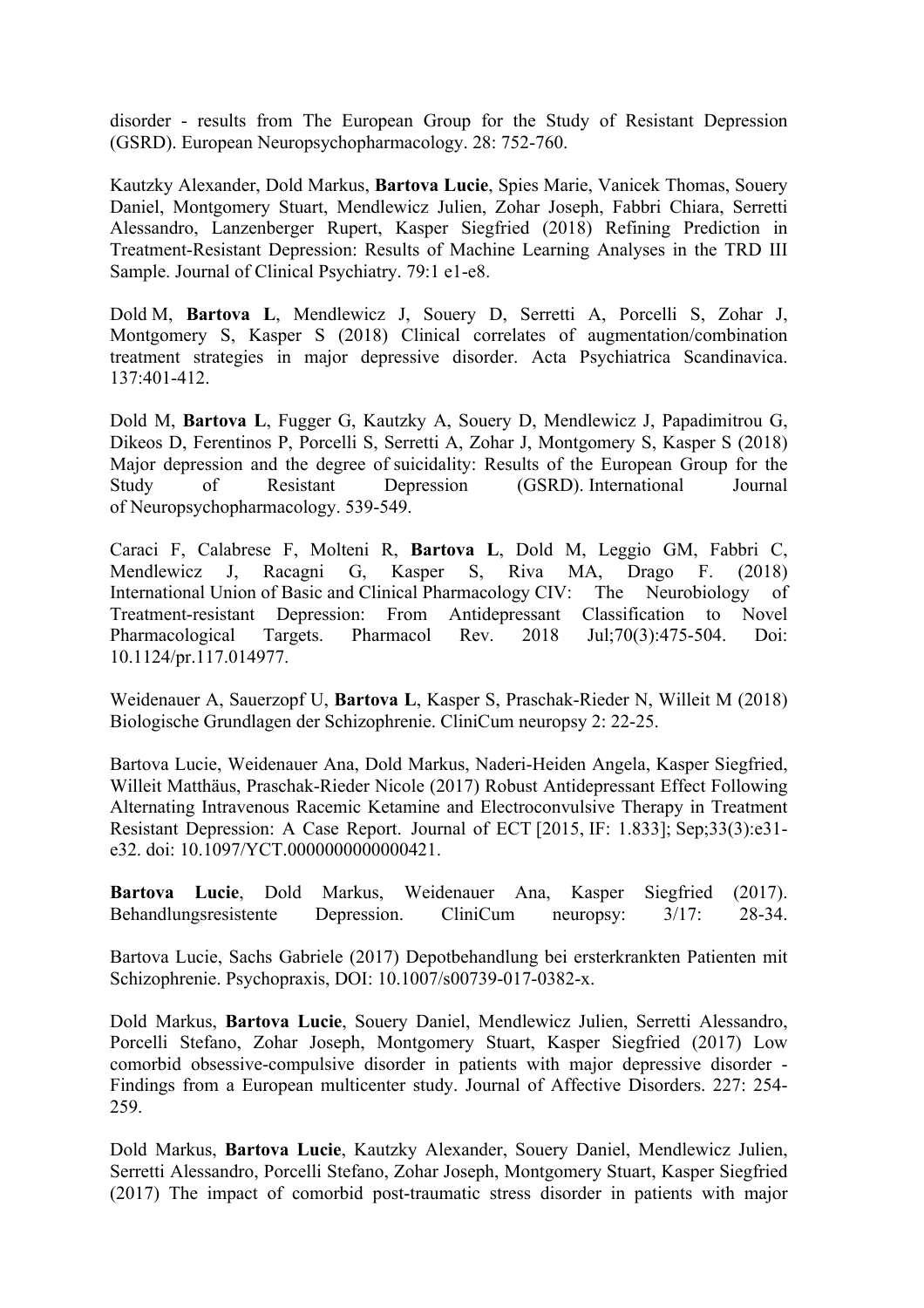depressive disorder on clinical features, pharmacological treatment strategies, and treatment outcomes - Results from a cross-sectional European multicenter study. European Neuropsychopharmacology. 625-632. doi: 10.1016/j.euroneuro.2017.05.004.

Dold M, **Bartova L**, Rupprecht R, Kasper S (2017) Dose escalation of antidepressants in unipolar depression: a meta-analysis of double-blind, randomized controlled trials. Psychotherapy and Psychosomatics. 283-291.

Dold Markus, **Bartova Lucie**, Souery Daniel, Mendlewicz Julien, Serretti Alessandro, Porcelli Stefano, Zohar Joseph, Montgomery Stuart, Kasper Siegfried (2017) Clinical characteristics and treatment outcomes of patients with major depressive disorder and comorbid anxiety disorder - results from a European multicenter study. Journal of Psychiatric Research. Aug;91:1-13. doi: 10.1016/j.jpsychires.2017.02.020. Epub 2017 Feb 27.

Dold Markus, Kautzky Alexander, **Bartova Lucie**, Rabl Ulrich, Souery Daniel, Mendlewicz Julien, Porcelli Stefano, Serretti Alessandro, Zohar Joseph, Montgomery Stuart A., Kasper Siegfried. (2016) Pharmacological treatment strategies in unipolar depression in European tertiary psychiatric treatment centers - a pharmacoepidemiological cross-sectional multicenter study. European Neuropsychopharmacology. 26(12):1960- 1971. doi: 10.1016/j.euroneuro.2016.10.005.

Kraus, C., Rabl, U., Vanicek, T., Carlberg, L., Popovic, A., Spies, M., **Bartova L.**, Gryglewski G., Papageorgiou K., Lanzenberger R., Willeit M., Winkler D., Rybakowski J. K., Kasper, S. (2017). Ketamine for unipolar and bipolar depression in daily practice. International Journal of Psychiatry in Clinical Practice (doi: 10.1080/13651501.2016.1254802).

Kasper S, Bach M, **Bartova L**, Dold M, Frey R, Geretsegger C, Haring C, Hausmann A, Jelem H, Kapfhammer H-P, Kautzky A, Klier C, Konstantinidis A, Kranz GS, Kraus C, Lanzenberger R, Lehofer M, Marksteiner J, Oberlechner H, Paschak-Rieder N, Psota G, Rados C, Rainer M, Sachs G-M, Schosser A, Silberbauer L, Spies M, Windhager E, Winkler D, Wrobel M (2017). Therapieresistente Depression. Konsensus-Statement – State of the art 2017. CliniCum neuropsy. Sonderausgabe November 2017.

Weidenauer Ana, Sauerzopf Ulrich, Bauer Martin, **Bartova Lucie**, Praschak-Rieder Nicole, Kasper Siegfried, Willeit Matthäus (2017) Sensibilisierung auf Amphetamine: Bedeutung für die Schizophrenie- und Suchtforschung. Journal für Neurologie, Neurochirurgie und Psychiatry 19(2):66-71.

Mandelli Laura, Souery Daniel, **Bartova Lucie**, Kasper Siegfried, Montgomery Stuart, Zohar Joseph, Mendlewicz Julien, Serretti Alessandro. (2016) Bipolar II disorder as a risk factor for postpartum depression. Journal of Affective Disorders [2016, IF: 3.432]; 204:54-8. doi: 10.1016/j.jad.2016.06.025.

Popovic Ana, Bauer Martin, Sauerzopf Ulrich, **Bartova Lucie**, Praschak-Rieder Nicole, Sitte Harald H., Kasper Siegfried, Willeit Matthäus (2016) Making Sense of: Sensitization in Schizophrenia. Int J Neuropsychopharmacol. 2016 Sep 19. pii: pyw081. doi: 10.1093/ijnp/pyw081. [Epub ahead of print] Review. PMID: 27613293.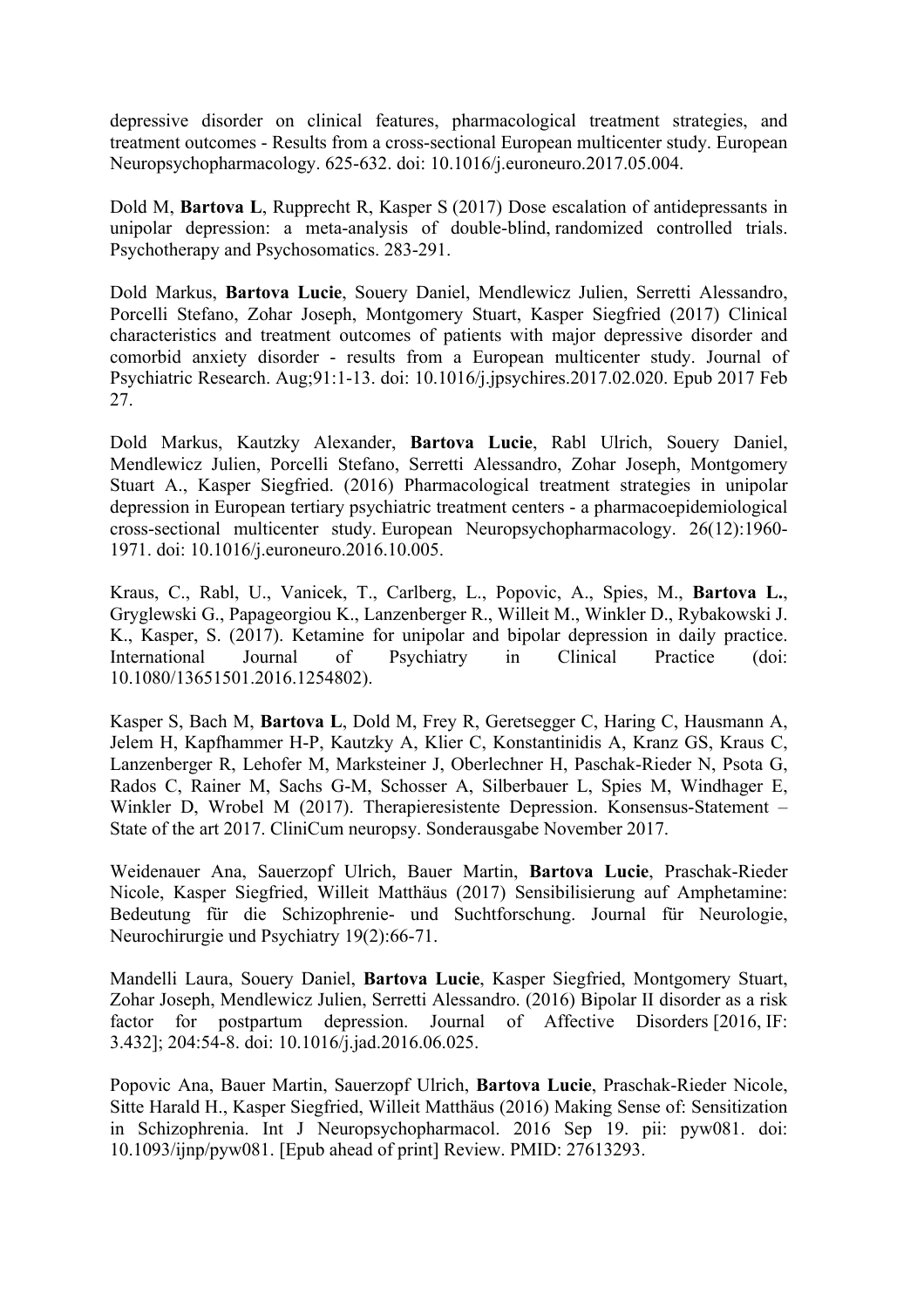**Bartova Lucie**, Dold Markus, Praschak-Rieder Nicole, Naderi-Heiden Angela, Kasper Siegfried (2015) Ultra-High-Dose Long-Acting Injectable Aripiprazole in Chronic Refractory Schizophrenia: A Case Report. Journal of Clinical Toxicology. DOI: 10.1016/j.eurpsy.2016.01.2120.

**Bartova Lucie**, Vogl Sonja E., Stamenkovic Mara, Praschak-Rieder Nicole, Naderi-Heiden Angela, Kasper Siegfried, Willeit Matthäus (2015) Combination of Intravenous Sketamine and Oral Tranylcypromine in Treatment-Resistant Depression: A Report of Two Cases. The Journal of European Neuropsychopharmacology. 2015 Nov;25(11):2183-4. doi: 10.1016/j.euroneuro.2015.07.021.

**Bartova Lucie** & Meyer Bernhard, Diers Kersten, Rabl Ulrich, Scharinger Christian, Popovic Ana, Pail Gerald, Kalcher Klaudius, Boubela Roland N., Huemer Julia, Mandorfer Dominik, Windischberger Christian, Sitte Harald H., Kasper Siegfried, Praschak-Rieder Nicole, Moser Ewald, Brocke Burkhard, Pezawas Lukas (2015) Reduced Default Mode Network Suppression during a Working Memory Task in Remitted Major Depression. The Journal of Psychiatric Research. 64: 9-18.

Willeit Matthaeus, Popovic Ana, **Bartova Lucie**, Praschak-Rieder Nicole, Kasper Siegfried, Nics Lukas, Mitterhauser Markus, Wadsak Wolfgang, Bauer Martin (2015) Imaging the effects of amphetamine in sensitization and first-episode schizophrenia: a [C-11]-(+)-PHNO positron emission tomography study. Amino Acids: 47(8):1659-1659.

Meyer Bernhard M., Huemer Julia, Rabl Ulrich, Boubela Roland, Kalcher Klaudius, Berger Andreas, IMAGEN consortium: T. Banaschewski, G. Barker, A. Bokde, C. Buchel, P. Conrod, S. Desrivieres, H. Flor, V. Frouin, J. Gallinat, H. Garavan, A. Heinz, B. Ittermann, T. Jia, M. Lathrop, J. L. Martinot, F. Nees, M. Rietschel, M. N. Smolka (http://www.imagen-europe.com), **Bartova Lucie**, Popovic Ana, Scharinger Christian, Sitte Harald H., Steiner Hans, Friedrich Max H., Kasper Siegfried, Perkmann Thomas, Praschak-Rieder Nicole, Haslacher Helmuth, Esterbauer Harald, Moser Ewald, Schumann Gunter und Pezawas Lukas (2014) Oppositional COMT Val158Met Effects on Resting State Connectivity in Adolescents and Adults. Brain Structure & Function. Oct 16 2014.

Rabl Ulrich, Meyer Bernhard M., Diers Kersten, **Bartova Lucie**, Berger Andreas, Mandorfer Dominik, Popovic Ana, Scharinger Christian, Huemer Julia, Kalcher Klaudius, Pail Gerald, Haslacher Helmuth, Perkmann Thomas, Windischberger Christian, Brocke Burkhard, Sitte Harald H., Pollak Daniela D, Dreher Jean-Claude, Kasper Siegfried, Praschak-Rieder Nicole, Moser Ewald, Esterbauer Harald, Pezawas Lukas (2014) Additive Gene-Environment Effects on Hippocampal Structure in Healthy Humans. The Journal of Neuroscience: the official journal of the Society for Neuroscience. 2014;34(30):9917-26.

Scharinger Christian, Rabl Ulrich, Kasess Christian, Meyer Bernhard, Hofmaier Tina, Diers Kersten, **Bartova Lucie**, Pail Gerald, Huf Wolfgang, Uzelac Zeljko, Hartinger Beate, Kalcher Klaudius, Perkmann Thomas, Haslacher Helmuth, Meyer-Lindenberg Andreas, Kasper Siegfried, Freissmuth Michael, Windischberger Christian, Willeit Matthäus, Lanzenberger Rupert, Esterbauer Harald, Brocke Burkhard, Moser Ewald, Sitte Harald H., Pezawas Lukas (2014) Platelet Serotonin Transporter Function Predicts Default-Mode Network Activity. PLoS One 9(3): e92543.